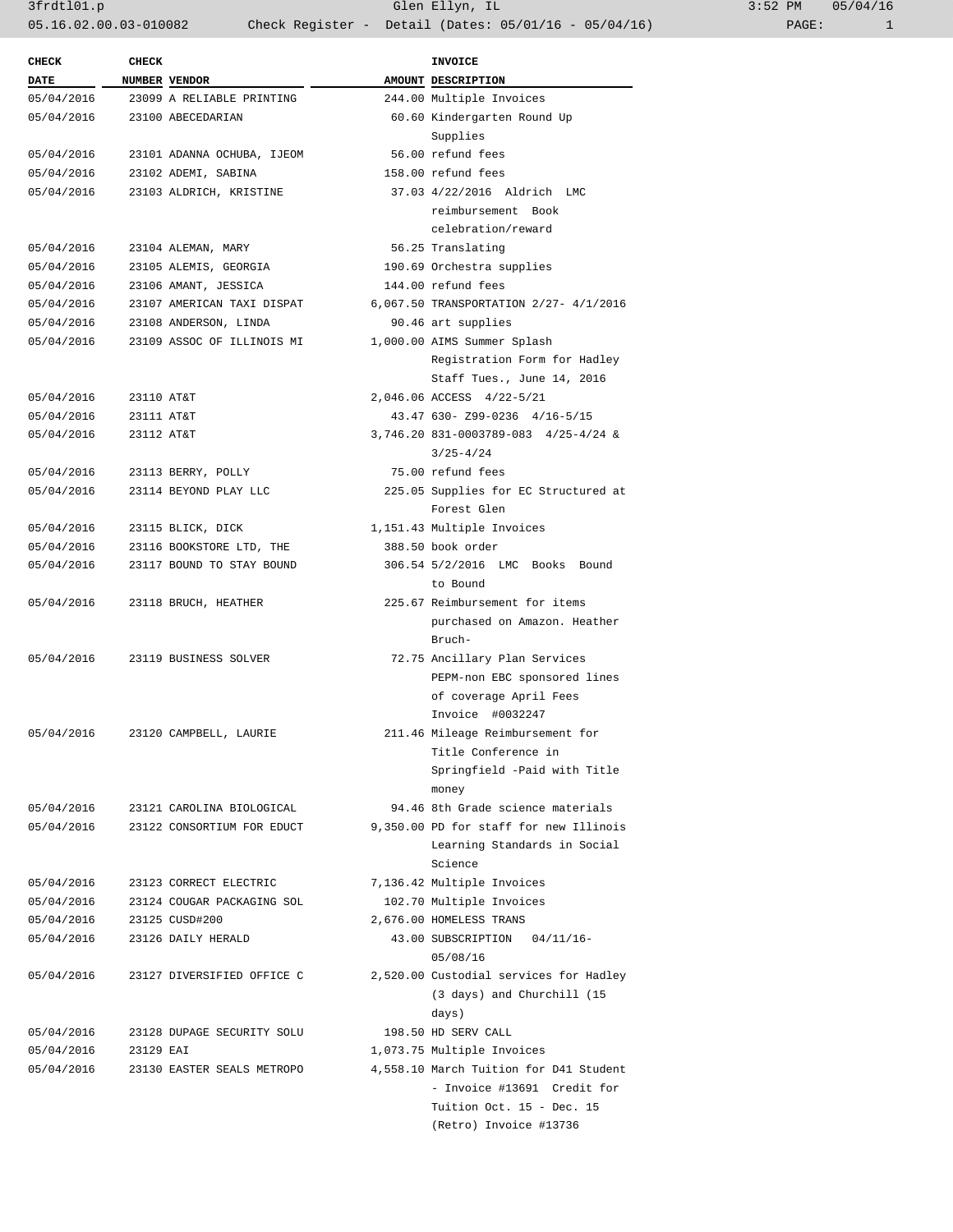3frdtl01.p Glen Ellyn, IL 3:52 PM 05/04/16 05.16.02.00.03-010082 Check Register - Detail (Dates: 05/01/16 - 05/04/16) PAGE: 2

| <b>CHECK</b> | <b>CHECK</b> |                            | <b>INVOICE</b>                        |  |
|--------------|--------------|----------------------------|---------------------------------------|--|
| <b>DATE</b>  |              | NUMBER VENDOR              | AMOUNT DESCRIPTION                    |  |
| 05/04/2016   |              | 23131 ELIM CHRISTIAN SERVI | 16,368.84 March Tuition for three D41 |  |
|              |              |                            | Students Invoice #151176              |  |
| 05/04/2016   |              | 23132 ESCOBAR HERNANDEZ, G | 98.28 Multiple Invoices               |  |
| 05/04/2016   |              | 23133 ESPERANZA SANTELIZ,  | 56.00 refund fees                     |  |
| 05/04/2016   |              | 23134 EVENSEN, KELLIE      | 56.00 refund of fees                  |  |
| 05/04/2016   |              | 23135 EVOLLVE, INC         | 1,000.00 4/15/2015 LMC Project PTA    |  |
|              |              |                            | reimbursement                         |  |
| 05/04/2016   |              | 23136 FERGUSON             | 1,711.54 Multiple Invoices            |  |
| 05/04/2016   |              | 23137 FGM ARCHITECTS-ENGIN | 18,662.14 Multiple Invoices           |  |
| 05/04/2016   |              | 23138 FIRM SYSTEMS         | 1,794.00 Invoice #1045858             |  |
|              |              |                            | Fingerprinting for the month          |  |
|              |              |                            | of March-mass sub hiring              |  |
| 05/04/2016   |              | 23139 FLINN SCIENTIFIC INC | 924.08 Multiple Invoices              |  |
| 05/04/2016   |              | 23140 FOLLETT SCHOOL SOLUT | 1,801.00 Multiple Invoices            |  |
| 05/04/2016   |              | 23141 FRANCZEK RADELET     | 8,084.77 Multiple Invoices            |  |
| 05/04/2016   |              | 23142 FREDERICK, LANCE     | 1,002.74                              |  |
|              |              |                            |                                       |  |
| 05/04/2016   |              | 23143 FREE SPIRIT PUBLISHI | 70.68 Supplies for Social Work        |  |
| 05/04/2016   |              | 23144 GIANT STEPS          | 13,050.66 May Tuition for two Dist 41 |  |
|              |              |                            | Students Invoice #041-0516E           |  |
| 05/04/2016   |              | 23145 GLENBARD WEST HIGH S | 120.00 Lighting and sound fees for    |  |
|              |              |                            | Hadley graduation at Glenbard         |  |
|              |              |                            | West                                  |  |
| 05/04/2016   |              | 23146 GRAYBAR ELECTRIC CO  | 30.19 REPLACEMENT LEADS               |  |
| 05/04/2016   |              | 23147 HARDY, KARI          | 92.00 refund fees                     |  |
| 05/04/2016   |              | 23148 HEALTH MANAGEMENT SY | 55.44 Employee Assistance Program /   |  |
|              |              |                            | Adjust to reflect employee            |  |
|              |              |                            | count Invoice #20610516 for           |  |
|              |              |                            | the month of May                      |  |
| 05/04/2016   |              | 23149 HEINEMANN            | 302.50 PRIS Supplies                  |  |
| 05/04/2016   |              | 23150 HORTEALES, ALEJANDRA | 56.00 refund fees                     |  |
| 05/04/2016   |              | 23151 ID WHOLESALER        | 395.00 Multiple Invoices              |  |
| 05/04/2016   |              | 23152 IDPH-VISION & HEARIN | 60.00 2016 Vision & Hearing           |  |
|              |              |                            | Recertification - Nancy               |  |
|              |              |                            | Connolly - Glen Ellyn School          |  |
|              |              |                            | District 41 School Nurse              |  |
| 05/04/2016   |              | 23153 JOHNSON, DAVARISE    | 75.00 refund fees                     |  |
| 05/04/2016   |              | 23154 KAGAN & GAINES INC   | 1,643.70 Multiple Invoices            |  |
| 05/04/2016   |              | 23155 KAPICA, IWONA        | 56.00 Refund fees                     |  |
| 05/04/2016   |              | 23156 KLOTZ-SADLER, JAIMEE | 56.00 refund fees                     |  |
| 05/04/2016   |              | 23157 LAKESHORE LEARNING M | 1,081.34 Multiple Invoices            |  |
| 05/04/2016   |              | 23158 LARSON EQUIPMENT & F | 328.00 MESH CHAIR                     |  |
| 05/04/2016   |              | 23159 LEARNING FORWARD     | 13,300.00 Pathway to Achievement with |  |
|              |              |                            | Cheryl Krehbiel-3rd of 5              |  |
|              |              |                            | payments Invoice#93612 Paid           |  |
|              |              |                            | with Title I money.                   |  |
| 05/04/2016   |              | 23160 LEARNING TECHNIQUES  | 515.00 Balance of Registration Fees   |  |
|              |              |                            | for Michele Nardella -                |  |
|              |              |                            | Wilson Introductory Workshop          |  |
|              |              |                            | May 11, 12, 13, 2016 -                |  |
|              |              |                            | Oakbrook Illinois Check               |  |
|              |              |                            | #23043 for \$285.00 was mailed        |  |
|              |              |                            | on 4/26/16 Change Workshop            |  |
|              |              |                            | for Michele Nardalla Only             |  |
| 05/04/2016   |              | 23161 LEGO EDUCATION       | 736.28 Supplies for Lego              |  |
| 05/04/2016   |              | 23162 LEGO EDUCATION       | 348.41 3/22/2016<br>LMC/PTA Project   |  |
|              |              |                            |                                       |  |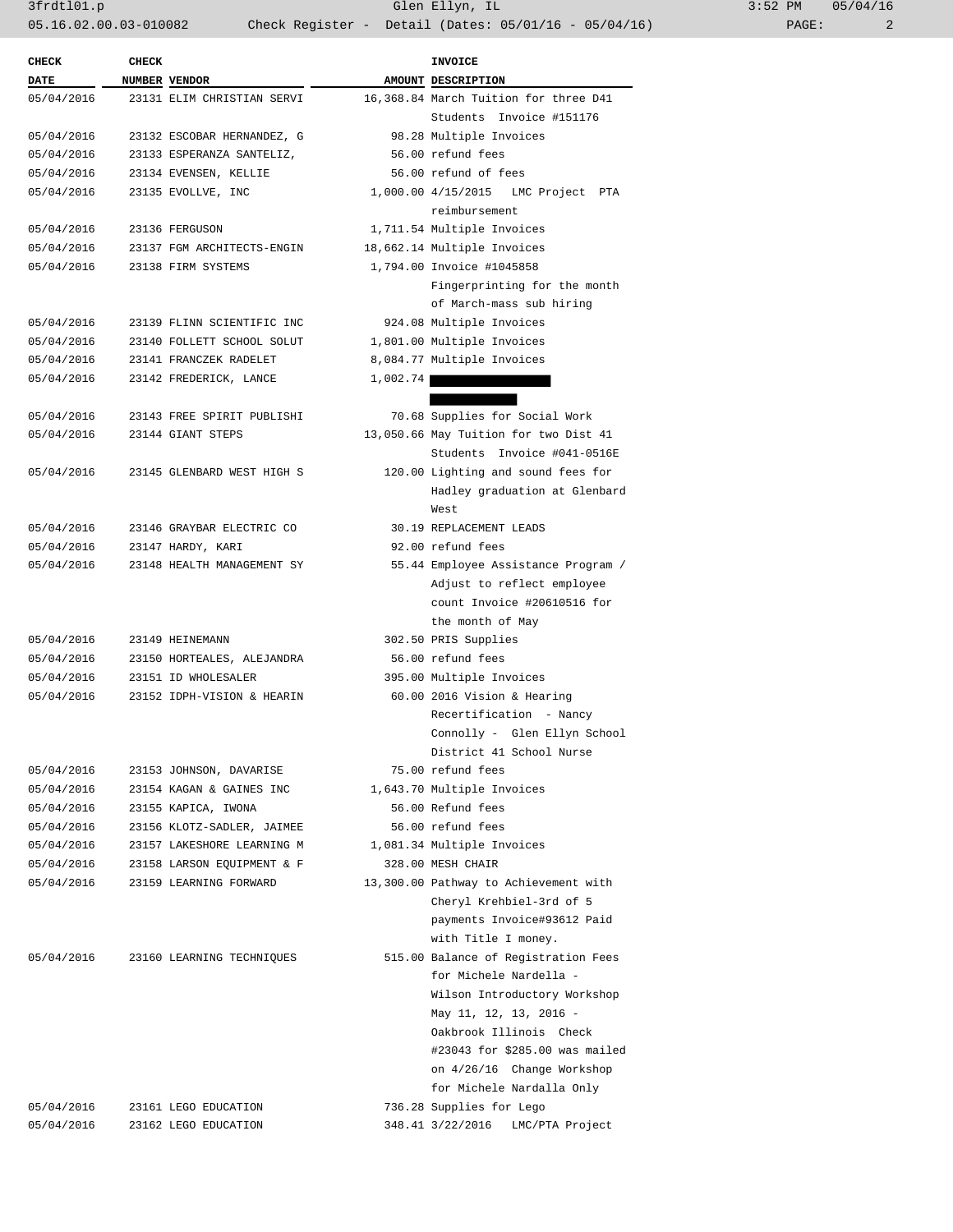3frdtl01.p Glen Ellyn, IL 3:52 PM 05/04/16 05.16.02.00.03-010082 Check Register - Detail (Dates: 05/01/16 - 05/04/16) PAGE: 3

| <b>CHECK</b> | <b>CHECK</b> |                            | <b>INVOICE</b>                         |  |
|--------------|--------------|----------------------------|----------------------------------------|--|
| <b>DATE</b>  |              | NUMBER VENDOR              | AMOUNT DESCRIPTION                     |  |
|              |              |                            | PTA reimburse<br>Simple &              |  |
|              |              |                            | Powered Machines Base                  |  |
| 05/04/2016   |              | 23163 LEN'S ACE HARDWARE   | 28.76 ASST SUPP                        |  |
| 05/04/2016   |              | 23164 LESTER, JENNIFER     | 144.00 refund fees                     |  |
| 05/04/2016   |              | 23165 LEWIS, KELLY         | 77.04 Supplies for classes             |  |
| 05/04/2016   |              | 23166 MACGILL & CO, WM V   | 217.21 Health Office Supplies          |  |
| 05/04/2016   |              | 23167 MARBLES THE BRAIN ST | 1,039.90 Items for our makerspace idea |  |
|              |              |                            | lab including: 3D printer              |  |
|              |              |                            | pen, sphero robotics, and              |  |
|              |              |                            | magnatiles.                            |  |
| 05/04/2016   |              | 23170 MAXIM HEALTHCARE SER | 6,556.00 Multiple Invoices             |  |
| 05/04/2016   |              | 23171 MENA, EDGAR          | 56.00 refund fees                      |  |
| 05/04/2016   |              | 23172 MENDEZ, VALERIA      | 92.00 refund fees                      |  |
| 05/04/2016   |              | 23173 METRO PROFESSIONAL P | 2,980.32 Multiple Invoices             |  |
| 05/04/2016   |              | 23174 MIDAMERICAN ENERGY   | 27,863.67 Multiple Invoices            |  |
| 05/04/2016   |              | 23175 NASCO                | 136.24 Supplies for EC Structured      |  |
|              |              |                            | Class at Forest Glen                   |  |
| 05/04/2016   |              | 23176 NORTHERN ILLINOIS GA | 262.53 Multiple Invoices               |  |
| 05/04/2016   |              | 23177 NORTHERN SPEECH SERV | 106.09 Supplies for EC Speech at       |  |
|              |              |                            | Forest Glen                            |  |
| 05/04/2016   |              | 23182 OFFICE DEPOT         | 7,975.76 Multiple Invoices             |  |
| 05/04/2016   |              | 23183 ORIENTAL TRADING CO  | 533.30 PBIS Supplies                   |  |
| 05/04/2016   |              | 23184 OTIS ELEVATOR INC    | 10,393.92 Multiple Invoices            |  |
| 05/04/2016   |              | 23185 OVERDRIVE            | 1,500.00 OverDrive content             |  |
|              |              |                            | subscription                           |  |
| 05/04/2016   |              | 23186 PALOS SPORTS INC     | 444.98 Volleyball standard and         |  |
|              |              |                            | general P.E. supplies                  |  |
| 05/04/2016   |              | 23187 PARKLAND PREPARATORY | 14,002.24 April Tuition for four       |  |
|              |              |                            | District 41 students Invoice           |  |
|              |              |                            |                                        |  |
|              |              |                            | #1442                                  |  |
| 05/04/2016   |              | 23188 PATTEN INDUSTRIES #7 | 1,315.00 Annual Service for CSO        |  |
|              |              |                            | generator                              |  |
| 05/04/2016   | 23189 PCM    |                            | 8,237.26 Wireless Access Points for    |  |
|              |              |                            | Elementary Schools                     |  |
| 05/04/2016   |              | 23190 PORTER PIPE          | 423.90 ARMAFLEX MATLS                  |  |
| 05/04/2016   |              | 23191 QUINLAN & FABISH MUS | 916.00 Multiple Invoices               |  |
| 05/04/2016   |              | 23192 READYREFRESH BY NEST | 118.23 Multiple Invoices               |  |
| 05/04/2016   |              | 23193 REALLY GOOD STUFF IN | 795.71 Multiple Invoices               |  |
| 05/04/2016   |              | 23194 ROSCOE CO            | 211.08 Multiple Invoices               |  |
| 05/04/2016   |              | 23195 SAFARI VIDEO NETWORK | 3,799.81 Replacement Safari Montage    |  |
|              |              |                            | Server                                 |  |
| 05/04/2016   |              | 23196 SAM'S CLUB           | 639.14 Snacks for Pre-k/EC Forest      |  |
|              |              |                            | Glen                                   |  |
| 05/04/2016   |              | 23197 SCHOLASTIC INC       | 122.34 FLES Books                      |  |
| 05/04/2016   |              | 23198 SCHOLASTIC MAGAZINES | 969.87 Scholastic News for             |  |
|              |              |                            | Classrooms for the 2016-2017           |  |
|              |              |                            | school year                            |  |
| 05/04/2016   |              | 23199 SCHOOL HEALTH        | 81.91 health office supplies           |  |
| 05/04/2016   |              | 23201 SCHOOL SPECIALTY     | 6,193.54 Multiple Invoices             |  |
| 05/04/2016   |              | 23202 SECRETARY OF STATE I | 10.00 Notary renewal - Sadowski        |  |
| 05/04/2016   |              | 23203 SEPTRAN INC          | 30,790.14 Multiple Invoices            |  |
| 05/04/2016   |              | 23204 SHRED-IT             | 115.02 Multiple Invoices               |  |
| 05/04/2016   |              | 23205 SIGN IDENTITY        | 264.75 ASST SIGNS AND LETTERS          |  |
| 05/04/2016   |              | 23206 SKYWARD INC          | 37,748.79 Multiple Invoices            |  |
| 05/04/2016   |              | 23207 SKYWARD USER GROUP,  | 20.00 SIS/EIS Workshop Order           |  |
|              |              |                            |                                        |  |
|              |              |                            | #509872210                             |  |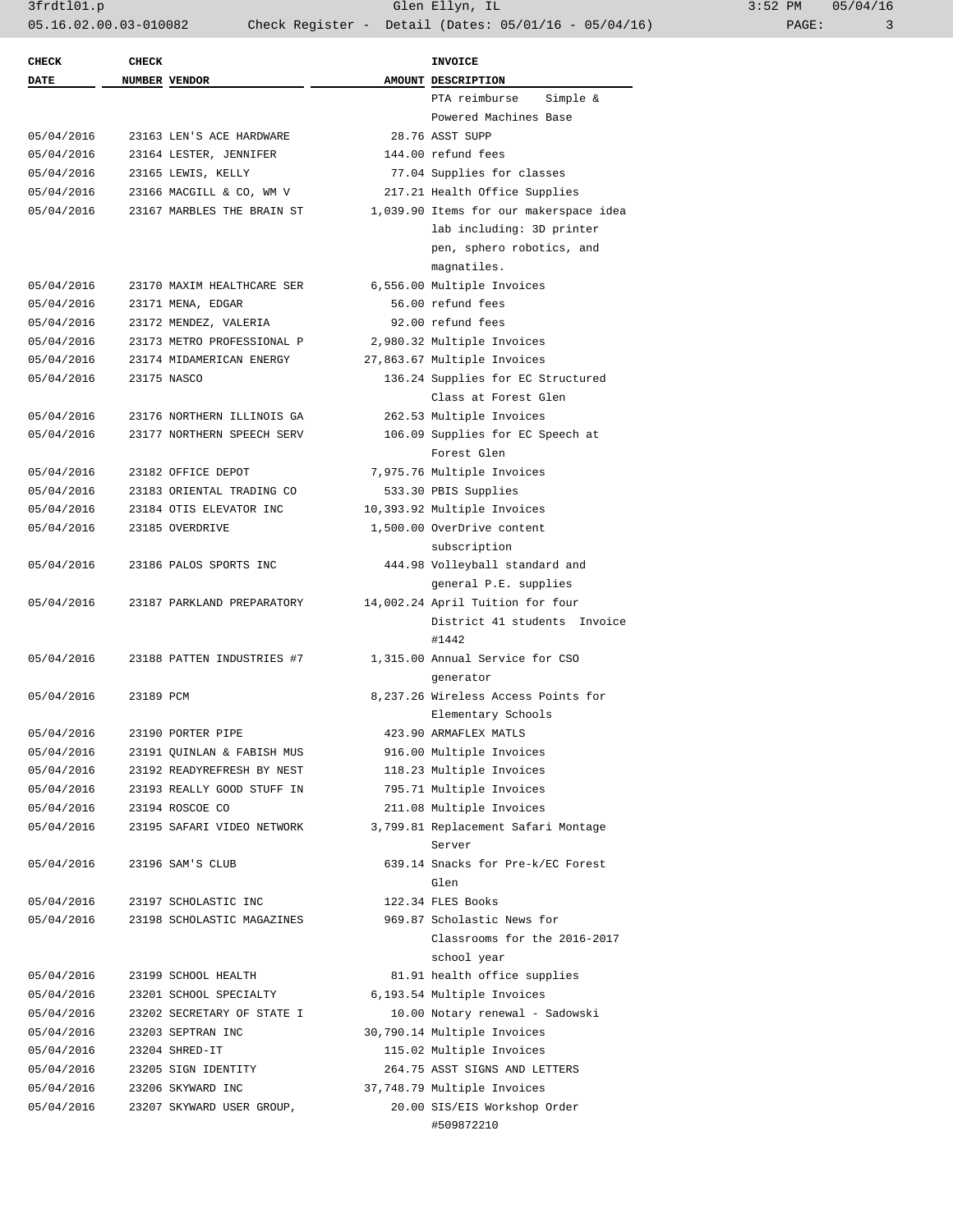3frdtl01.p Glen Ellyn, IL 3:52 PM 05/04/16 05.16.02.00.03-010082 Check Register - Detail (Dates: 05/01/16 - 05/04/16) PAGE: 4

| <b>CHECK</b> | <b>CHECK</b>                          | <b>INVOICE</b>                                              |
|--------------|---------------------------------------|-------------------------------------------------------------|
| <b>DATE</b>  | NUMBER VENDOR                         | AMOUNT DESCRIPTION                                          |
| 05/04/2016   | 23208 SOUTHPAW ENTERPRISES            | 326.03 Multiple Invoices                                    |
| 05/04/2016   | 23210 STAPLES ADVANTAGE               | 1,535.63 Multiple Invoices                                  |
| 05/04/2016   | 23211 STREAMWOOD BEHAVIORA            | 5,514.04 Multiple Invoices                                  |
| 05/04/2016   | 23212 SUPER DUPER SCHOOL C            | 167.75 Supplies for Speech @                                |
|              |                                       | Churchill                                                   |
| 05/04/2016   | 23213 TANGIBLE PLAY INC               | 420.75 Full OSMO game systems                               |
|              |                                       | (quantity: 5) to play                                       |
|              |                                       | Numbers, Tangram, Words,                                    |
|              |                                       | Newton, and Masterpiece.                                    |
| 05/04/2016   | 23214 TEACHERS DISCOVERY              | 41.20 Foreign language supplies                             |
| 05/04/2016   | 23215 THOMAS, MONIKEA                 | 56.00 refund fees                                           |
| 05/04/2016   | 23216 TIME FOR KIDS                   | 720.80 Time for Kids for Level 2                            |
|              |                                       | students                                                    |
| 05/04/2016   | 23217 TOLEDO PHYSICAL EDUC            | 144.97 Floor tape, (1) spikeball                            |
|              |                                       | set, rubber roosters                                        |
| 05/04/2016   | 23218 TRAINERS WAREHOUSE              | 138.34 4/15/2016 school supplies                            |
| 05/04/2016   | 23219 UNITED ANALYTICAL SE            | 950.00 Environmental air quality                            |
|              |                                       | testing for Hadley Rm 391                                   |
| 05/04/2016   | 23220 US GAMES INC                    | 519.36 Pe/Recess Equiptment                                 |
| 05/04/2016   | 23221 VARIDESK LLC                    | 1,620.00 Business office                                    |
|              |                                       | equipment/furniture                                         |
| 05/04/2016   | 23222 VLAHOS, JOLITA                  | 71.00 refund of fees                                        |
| 05/04/2016   | 23223 VONG, SREYPOV                   | 79.00 refund fees                                           |
| 05/04/2016   | 23224 WASTE MANAGEMENT WES            | 3,025.19 MAY DISP                                           |
| 05/04/2016   | 23225 WASZAK, JILL                    | 196.00 Reimbursement for                                    |
|              |                                       | Registration Fees Jill                                      |
|              |                                       | Waszak - Speech Exploring                                   |
|              |                                       | Social Communication Concepts                               |
|              |                                       | on May 6th Receipt attached                                 |
| 05/04/2016   | 23226 WDSRA                           | 249.00 Disability Awareness Assembly                        |
|              |                                       | - Forest Glen $4/15/16$                                     |
| 05/04/2016   | 23227 WHEELER, KAYLA                  | 50.00 4/22/2016 Reimbursement                               |
|              |                                       | Wheeler PBL expense                                         |
| 05/04/2016   | 23228 WIEMELER, STEVEN                | 27.82 Hadley Consumable                                     |
|              |                                       | Reimbursement to Steve                                      |
|              |                                       |                                                             |
|              | 05/04/2016 23229 WILSON LANGUAGE TRAI | Wiemeler (Dry Ice & Ice)<br>192.24 Wilson Language Training |
|              |                                       | Annie Robinson and Lisa                                     |
|              |                                       | Golojuch 04/26/2015                                         |
|              |                                       |                                                             |
| 05/04/2016   | 23230 WISS, JANNEY, ELSTNE            | 7,513.00 HD ROOF REPAIR DRAWINGS &                          |
| 05/04/2016   | 23231 YWCA METROPOLITAN CH            | SPECS                                                       |
|              |                                       | 9,800.00 CAPS: Invoice: Child Assault                       |
|              |                                       | Prevention Program YWCA of                                  |
|              |                                       | Metro Chicago/Glendale                                      |
|              |                                       | Heights 1 CAP Parent                                        |
|              |                                       | Workshop 64 CAP student work                                |
|              |                                       | shops Required CAP Program                                  |
|              |                                       | to comply with curriculum                                   |
|              |                                       | requirements                                                |
|              | 05/04/2016 23232 VERIZON WIRELESS     | 690.06 CELL PHONES 3/27-4/26                                |
|              | 05/02/2016 201500464 T H I S          | 4,461.43 THIS FUND                                          |
|              | 05/02/2016 201500465 T H I S          | 313.47 THIS FUND ADJ                                        |
|              |                                       |                                                             |

Totals for checks 334,286.71